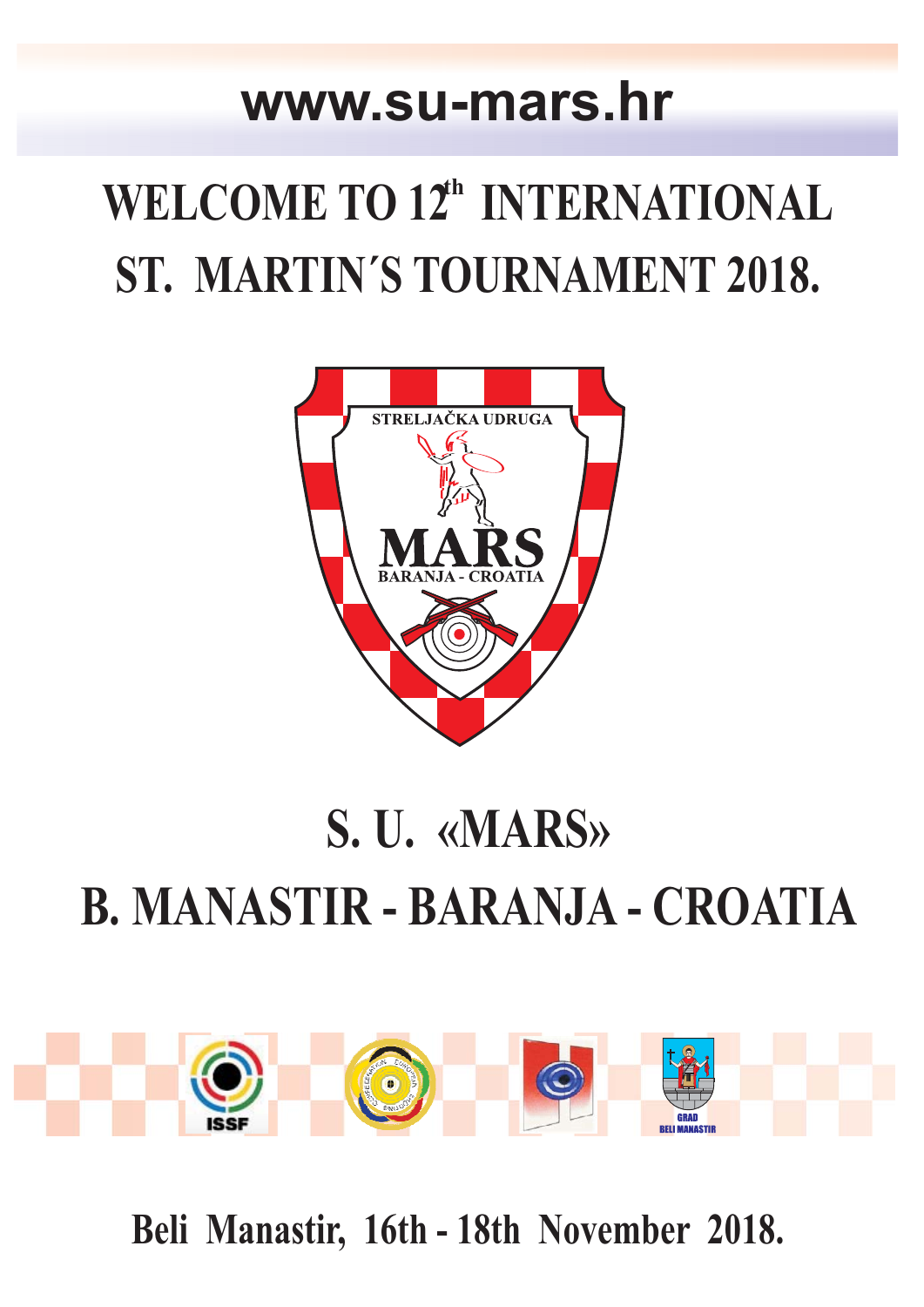

### **S. U. "MARS"**

**B. MANASTIR - BARANJA - CROATIA**

**31300 B. Manastir - T. Ujevića 13 - Tel.: 031/725-300 - mob.:098/252-609 OIB 43773439987; MB 01636499 - IBAN HR7623400091110074136 mail: marsbm@yahoo.com - www.su-mars.hr**



## 12. INTERNATIONAL ST. MARTIN´S TOURNAMENT 2018 ISSF - AIR RIFLE - AIR PISTOL GRAND PRIX BARANJA TEAM AND INDIVIDUAL COMPETITION

| <b>Organized by:</b> Shooting Union "MARS"                                           |                                           |                                     |
|--------------------------------------------------------------------------------------|-------------------------------------------|-------------------------------------|
| Date:                                                                                | November 16th-18th, 2018                  |                                     |
| Place:                                                                               | <b>City Sport Hall - BELI MANASTIR</b>    |                                     |
| Events:                                                                              | Air pistol 60 shots Air rifle 60 shots    |                                     |
| Categories: Women/Men - Junior women/Junior men                                      |                                           |                                     |
| <b>Preliminary entry form before 31th Oct 2018</b><br>Terms of                       |                                           |                                     |
| participation: Final entry form before 10th Nov 2018                                 |                                           |                                     |
| mail: marsbm $\omega$ yahoo.com                                                      |                                           |                                     |
| Starting fee: All disciplines $30 \, \epsilon$ per shooter for one competition days. |                                           |                                     |
| Shooters who are competing both days have advantage                                  |                                           |                                     |
|                                                                                      | and lower starting fee at 50 $\epsilon$ . |                                     |
| Awards: We are proude to announce that the prizes for winners included               |                                           |                                     |
| medals, and surprise, (medals and cash prizes only for GP BARANJA)                   |                                           |                                     |
| Club team: The first three teams in all categories will be awarded a cup             |                                           |                                     |
| each (first day)                                                                     |                                           |                                     |
| Interim cup St. Martin - Club team closest to national record of Croatia             |                                           |                                     |
| (NO NATIONAL TEAM)                                                                   |                                           |                                     |
| Info: Qualifications and finals will be held on the electronic target SIUS ASCOR     |                                           |                                     |
| All propositions are in order with the ISSF Rules and Regulations                    |                                           |                                     |
| - Hotel "Patria" +385/31-710-710; www.hotelpatria.hr<br>Accommodation:               |                                           |                                     |
|                                                                                      | - Hostel                                  | +385/31-710-710; www.hotelpatria.hr |